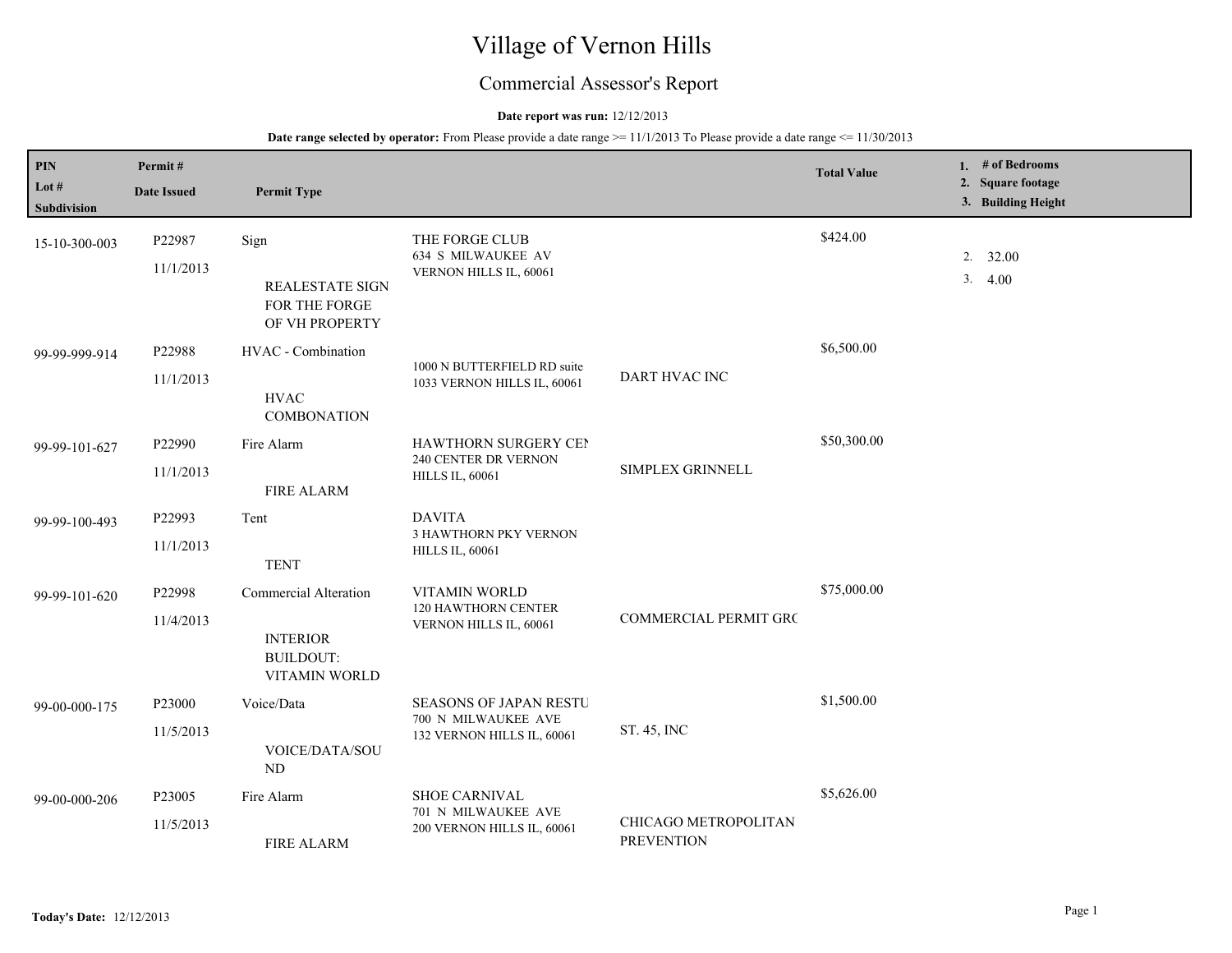| PIN<br>Lot #<br><b>Subdivision</b> | Permit#<br><b>Date Issued</b> | <b>Permit Type</b>                                                             |                                                                               |                             | <b>Total Value</b> | 1. # of Bedrooms<br>2. Square footage<br>3. Building Height |
|------------------------------------|-------------------------------|--------------------------------------------------------------------------------|-------------------------------------------------------------------------------|-----------------------------|--------------------|-------------------------------------------------------------|
| 99-00-000-206                      | P23006<br>11/5/2013           | Fire Sprinklers<br>FIRE SPRINKLER                                              | <b>SHOE CARNIVAL</b><br>701 N MILWAUKEE AVE<br>200 VERNON HILLS IL, 60061     | NELSON FIRE PROTECTION      | \$13,191.00        |                                                             |
| 99-99-996-603                      | P23007<br>11/6/2013           | Certificate of Occupancy<br>CO: THE ORIGINAL<br>K-9 CAFE                       | THE ORIGINAL K-9 CAFE<br>1302 S MILWAUKEE AV<br>VERNON HILLS IL, 60061        |                             |                    |                                                             |
| 99-99-101-701                      | P23011<br>11/7/2013           | Commercial Alteration<br><b>INTERIOR</b><br><b>BUILDOUT:</b><br><b>MEDLINE</b> | <b>MEDLINE</b><br>544 LAKEVIEW suite 100<br>VERNON HILLS IL, 60061            | WRIGHT-HEEREMA ARCHIT       | \$225,000.00       |                                                             |
| 11-33-302-004                      | P23012<br>11/8/2013           | Sign<br>VARIOUS SIGNS -                                                        | <b>BUCKY'S EXPRESS</b><br>294 TOWNLINE RD VERNON<br><b>HILLS IL, 60061</b>    | OLYMPIC SIGNS INC           | \$18,000.00        |                                                             |
| 99-99-101-059                      | P23014<br>11/8/2013           | Certificate of Occupancy<br><b>CO: HEAT ZONE</b>                               | <b>HEAT ZONE</b><br>1035 HAWTHORN CENTER<br>VERNON HILLS IL, 60061            |                             |                    |                                                             |
| 11-33-301-007                      | P23015<br>11/8/2013           | Parking Lot<br>PARKING LOT                                                     | 102 HAWTHORN PKWY<br>VERNON HILLS IL, 60061                                   | R.A. PETERSON CO            | \$45,400.00        |                                                             |
| 99-99-999-325                      | P23019<br>11/8/2013           | Misc. Commercial<br>CONSTRUCTION<br>TRAILER W/ELEC                             | WESTFIELD SHOPPINGTOW<br>122 HAWTHORN CENTER<br>VERNON HILLS IL, 60061        | <b>GRAYCOR CONSTRUCTION</b> | \$35,000.00        |                                                             |
| 99-99-101-519                      | P23025<br>11/11/2013          | Certificate of Occupancy<br><b>CART: DEAN'S</b><br><b>DOGGIE TREATS</b>        | <b>DEAN'S DOGGIE TREATS</b><br>1037 HAWTHORN CENTER<br>VERNON HILLS IL, 60061 |                             |                    |                                                             |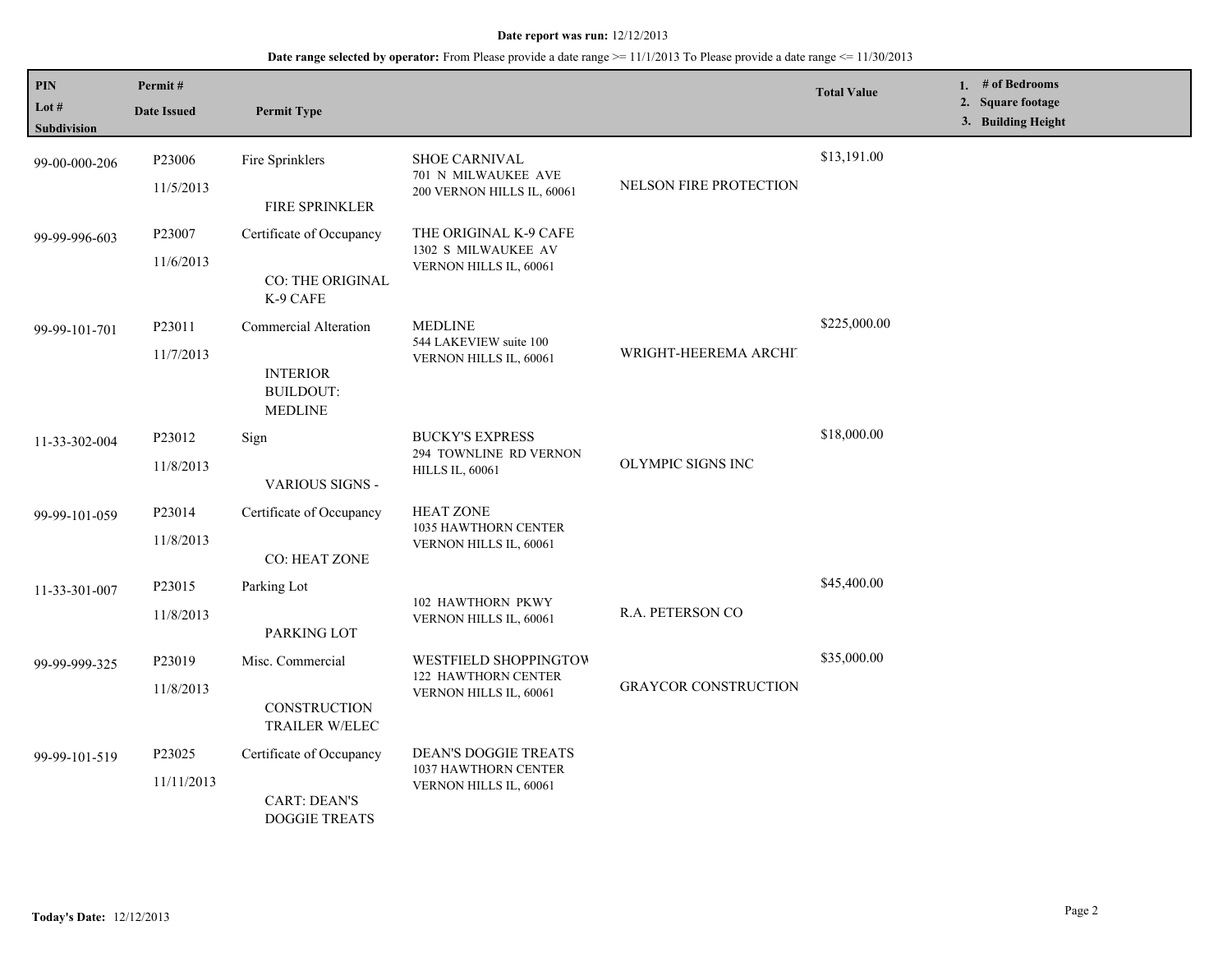| <b>PIN</b><br>Lot #<br><b>Subdivision</b> | Permit#<br><b>Date Issued</b> | <b>Permit Type</b>                                                                                                               |                                                                                |                           | <b>Total Value</b> | 1. $#$ of Bedrooms<br>2. Square footage<br>3. Building Height |
|-------------------------------------------|-------------------------------|----------------------------------------------------------------------------------------------------------------------------------|--------------------------------------------------------------------------------|---------------------------|--------------------|---------------------------------------------------------------|
| 99-99-999-325                             | P23027<br>11/11/2013          | Commercial Addition<br><b>NE RENOVATION</b><br><b>AND ADDITION</b>                                                               | WESTFIELD SHOPPINGTOW<br>122 HAWTHORN CENTER<br>VERNON HILLS IL, 60061         | <b>CANNON DESIGN</b>      | \$15,000,000.00    |                                                               |
| 99-99-999-325                             | P23028<br>11/11/2013          | Misc. Commercial<br><b>NE ENTRY:</b><br>DEMOLITION &<br><b>FOUNDATION</b><br>WORK C-004A                                         | WESTFIELD SHOPPINGTOW<br>122 HAWTHORN CENTER<br>VERNON HILLS IL, 60061         | <b>CANNON DESIGN</b>      | \$400,000.00       |                                                               |
| 15-09-402-013                             | P23030<br>11/12/2013          | HVAC - Combination<br>ROOFTOP UNIT                                                                                               | THERMOSOFT INTERNATIC<br>701 CORPORATE WOODS<br>PKWY VERNON HILLS IL,<br>60061 | UNITED AIR CONTROL        | \$8,000.00         |                                                               |
| 99-99-101-638                             | P23033<br>11/12/2013          | Commercial New<br>NEW BUILDING -<br><b>AAA-VERNON</b><br><b>HILLS</b>                                                            | <b>AAA</b><br>1680 MILWAUKEE AVE<br>VERNON HILLS IL, 60061                     | <b>BURNHAM NATIONWIDE</b> | \$1,100,000.00     | 9,178.00<br>2.<br>3. 25.00                                    |
| 99-99-995-496                             | P23035<br>11/13/2013          | Parking Lot<br>Parking lot -<br>Replacing Man hole,<br>Installing new lock<br>down gaskets and<br>retaing assembly with<br>knobs | ERNIE'S SHELL<br>909 S MILWAUKEE AV<br>VERNON HILLS IL, 60061                  | <b>ANDERSON PUMP</b>      | \$16,000.00        |                                                               |
| 99-99-999-325                             | P23036<br>11/13/2013          | Sign<br><b>2 EXTERIOR SIGNS</b>                                                                                                  | WESTFIELD SHOPPINGTOW<br>122 HAWTHORN CENTER<br>VERNON HILLS IL, 60061         | <b>BRIGHT LIGHT SIGN</b>  | \$7,000.00         | 2.<br>7,757.00<br>3.<br>60.00                                 |
| 15-08-108-061                             | P23037<br>11/13/2013          | Re-Roofing<br><b>REROOF</b>                                                                                                      | 708 COURT OF BIRCH<br>VERNON HILLS IL, 60061                                   | <b>GARCIA ROOFING INC</b> | \$9,800.00         |                                                               |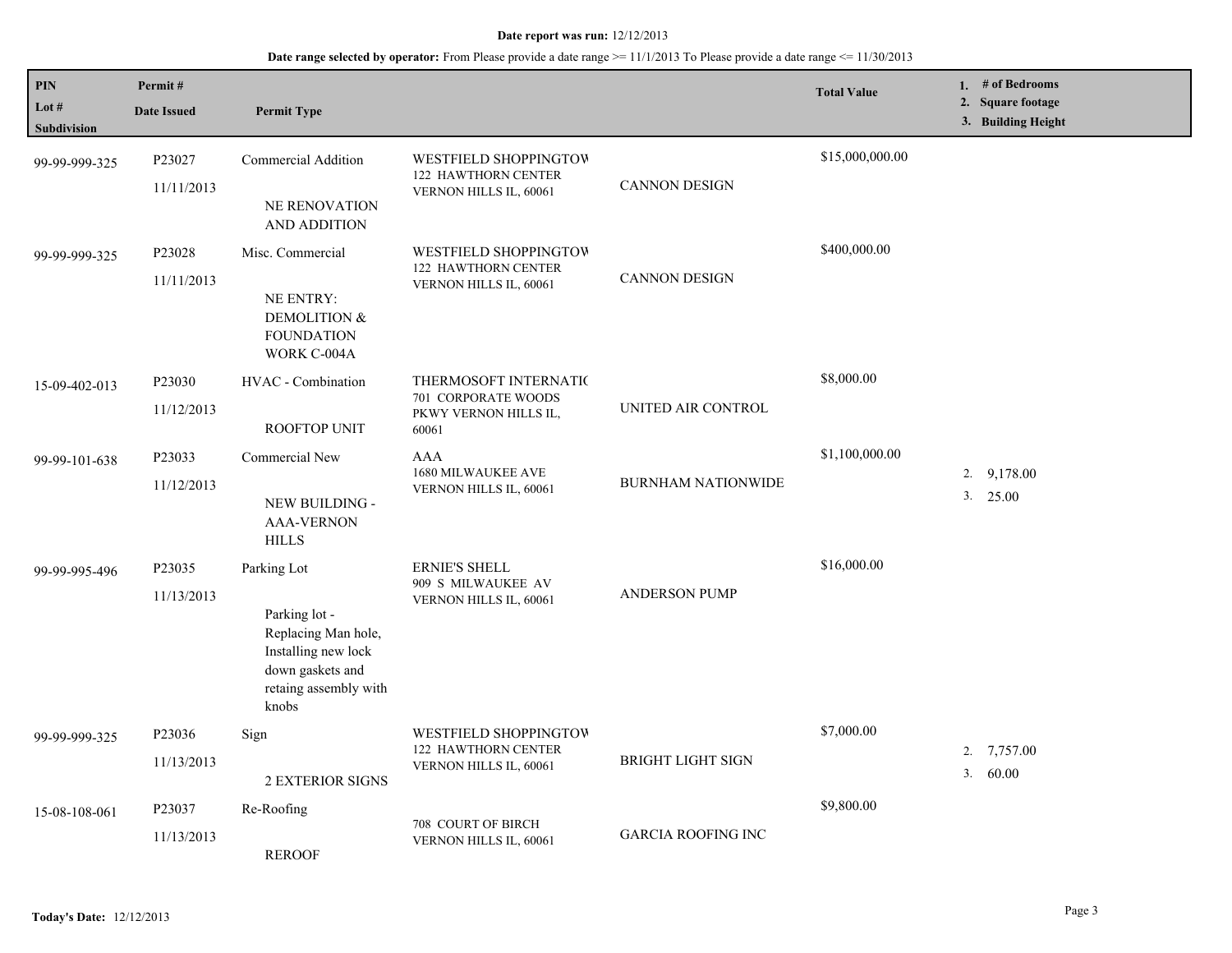| PIN<br>Lot #<br>Subdivision | Permit#<br><b>Date Issued</b>    | <b>Permit Type</b>                                                                          |                                                                                    |                           | <b>Total Value</b> | 1. # of Bedrooms<br>2. Square footage<br>3. Building Height |
|-----------------------------|----------------------------------|---------------------------------------------------------------------------------------------|------------------------------------------------------------------------------------|---------------------------|--------------------|-------------------------------------------------------------|
| 99-99-992-065               | P23044<br>11/14/2013             | Sign<br>SIGN: ZOCALO                                                                        | ZOCALO BAR & GRILL, INC<br>203 N BUTTERFIELD RD<br>VERNON HILLS IL, 60061          | <b>SIGN CENTRAL</b>       | \$3,600.00         | 3. 2.00                                                     |
| 99-99-999-910               | P23050<br>11/15/2013             | Misc. Commercial<br><b>ADD PARTION</b><br>WALL AND TWO<br><b>EXIT SIGNS</b>                 | KINZIE BUILDERS<br>930 WOODLANDS PKY<br>VERNON HILLS IL, 60061                     |                           | \$3,000.00         |                                                             |
| 99-99-100-576               | P23051<br>11/15/2013             | Certificate of Occupancy<br>CO: DIRECT TV                                                   | <b>DIRECT TV</b><br>1100 HAWTHORN CENTER<br>VERNON HILLS IL, 60061                 |                           |                    |                                                             |
| 99-00-000-186               | P23066<br>11/19/2013             | Certificate of Occupancy<br>CO: NEW OWNERS,<br><b>CRICKETT</b>                              | CRICKET COMMUNICATIO<br>700 N MILWAUKEE AVE<br>143 VERNON HILLS IL, 60061          |                           |                    |                                                             |
| 99-99-101-701               | P23069<br>11/19/2013             | Voice/Data<br><b>DATA ONLY</b>                                                              | <b>MEDLINE</b><br>544 LAKEVIEW suite 100<br>VERNON HILLS IL, 60061                 | <b>GEARY ELECTRIC INC</b> | \$22,664.00        |                                                             |
| 99-00-000-175               | P23071<br>11/19/2013             | Sign<br><b>SIGN: SEASONS OF</b><br><b>JAPAN</b>                                             | <b>SEASONS OF JAPAN RESTU</b><br>700 N MILWAUKEE AVE<br>132 VERNON HILLS IL, 60061 | EXCEL SIGN, INC           | \$3,500.00         | 2. 159.25<br>3. 26.00                                       |
| 99-99-101-645<br>THE OAKS   | P <sub>23074</sub><br>11/20/2013 | Commercial New<br>THE OAKS<br><b>CLUBHOUSE (NOT</b><br>INCLUDING POOL)<br><b>FOUNDATION</b> | THE OAKS CLUBHOUSE<br>103 OAK LEAF LN VERNON<br><b>HILLS IL, 60061</b>             | <b>KINZIE BUILDERS</b>    | \$987,000.00       | 9,391.00<br>2.<br>3.18.00                                   |
|                             |                                  | <b>ONLY PERMIT</b><br>ISSUED 11/20/2013                                                     |                                                                                    |                           |                    |                                                             |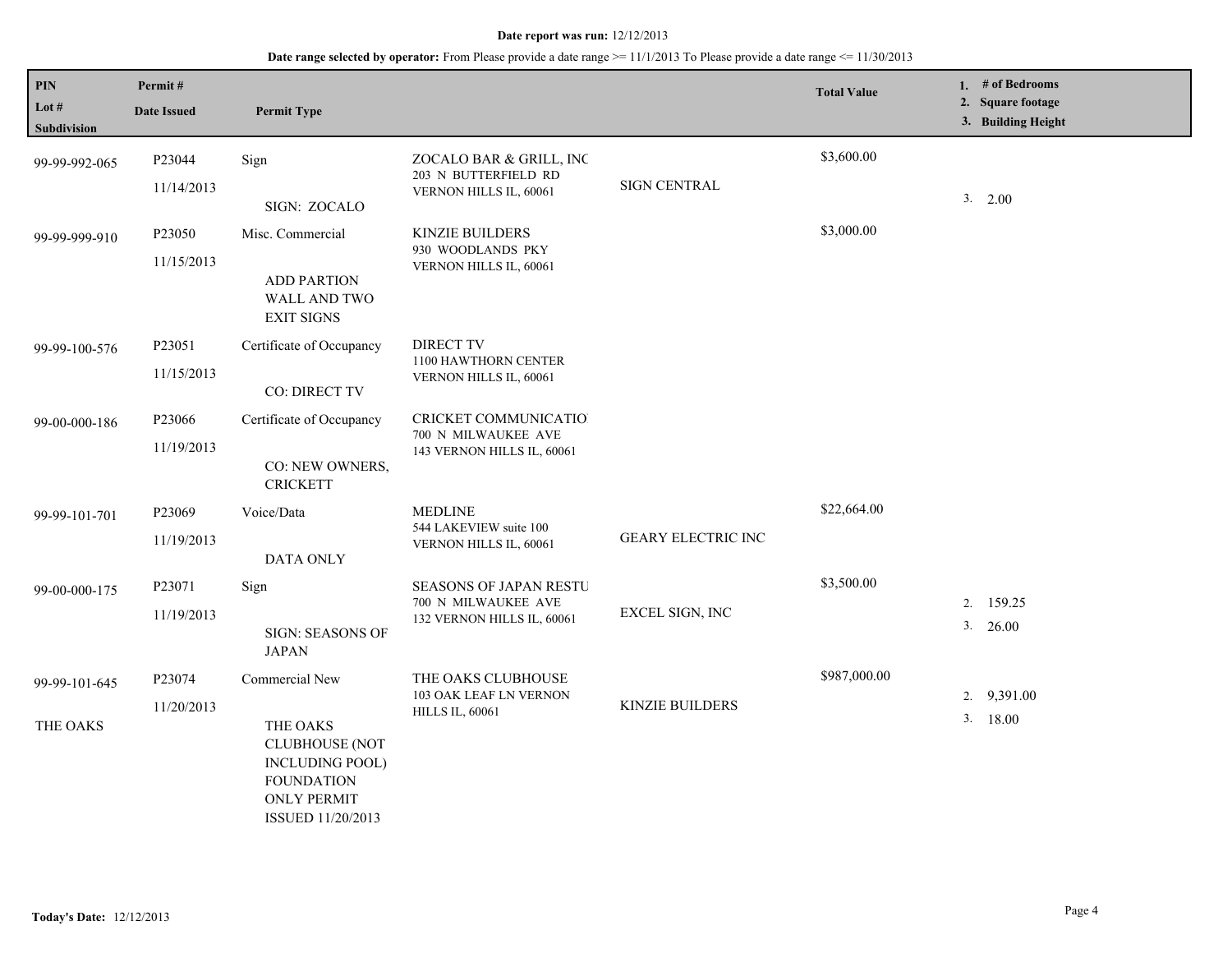| PIN<br>Lot #<br><b>Subdivision</b> | Permit#<br><b>Date Issued</b>    | <b>Permit Type</b>                                                       |                                                                                      |                                                  | <b>Total Value</b> | 1. # of Bedrooms<br>2. Square footage<br>3. Building Height |
|------------------------------------|----------------------------------|--------------------------------------------------------------------------|--------------------------------------------------------------------------------------|--------------------------------------------------|--------------------|-------------------------------------------------------------|
| 99-99-994-982                      | P23075<br>11/20/2013             | Misc. Commercial<br>UNDERGROUND<br><b>STORAGE TANK</b><br><b>REMOVAL</b> | VERNON HILLS PARK DIST<br>7 PHILLIP RD VERNON<br><b>HILLS IL, 60061</b>              | MANKOFF INDUSTRIES, INC                          | \$6,000.00         |                                                             |
| 99-99-994-356                      | P23076<br>11/20/2013             | Ansul System<br>3 ANSUL SYSTEMS                                          | DAVE & BUSTER'S<br>424 HAWTHORN CENTER<br>VERNON HILLS IL, 60061                     | <b>FOX VALLEY FIRE AND SAI</b><br><b>COMPANY</b> | \$9,400.00         |                                                             |
| 99-99-100-415                      | P23078<br>11/20/2013             | Certificate of Occupancy<br><b>CASHMERE</b><br><b>SCARVES KIOSK</b>      | <b>CASHMERE SCARVES</b><br>1055 HAWTHORN CENTER<br>VERNON HILLS IL, 60061            | <b>HUSEYIN SACAN</b>                             |                    |                                                             |
| 15-09-104-023                      | P <sub>23079</sub><br>11/21/2013 | Water Heater<br>water heater                                             | <b>46 S OLD CREEK RD</b><br>VERNON HILLS IL, 60061                                   | YIDE GING                                        | \$944.00           |                                                             |
| 99-99-100-488                      | P23082<br>11/21/2013             | Certificate of Occupancy<br>CO: ART STUDIO                               | <b>ART STUDIO</b><br>1120 HAWTHORN CENTER<br>VERNON HILLS IL, 60061                  |                                                  |                    |                                                             |
| 99-99-100-267                      | P23083<br>11/22/2013             | Certificate of Occupancy<br>CO: SNOW ART                                 | <b>SNOW ART</b><br>1175 HAWTHORN CENTER<br>VERNON HILLS IL, 60061                    |                                                  |                    |                                                             |
| 99-99-101-627                      | P <sub>23084</sub><br>11/22/2013 | Mechanical Hood<br>MECHANICAL<br><b>HOOD</b>                             | <b>HAWTHORN SURGERY CEN</b><br>240 CENTER DR VERNON<br><b>HILLS IL, 60061</b>        | <b>AIR SUPPLY</b>                                | \$5,800.00         |                                                             |
| 99-99-999-325                      | P23085<br>11/22/2013             | Fire Sprinklers<br><b>FIRE SPRINKLER:</b><br><b>SE ENTRY</b>             | <b>WESTFIELD SHOPPINGTOW</b><br><b>122 HAWTHORN CENTER</b><br>VERNON HILLS IL, 60061 | SHAMROCK FIRE PROTECT                            | \$5,800.00         |                                                             |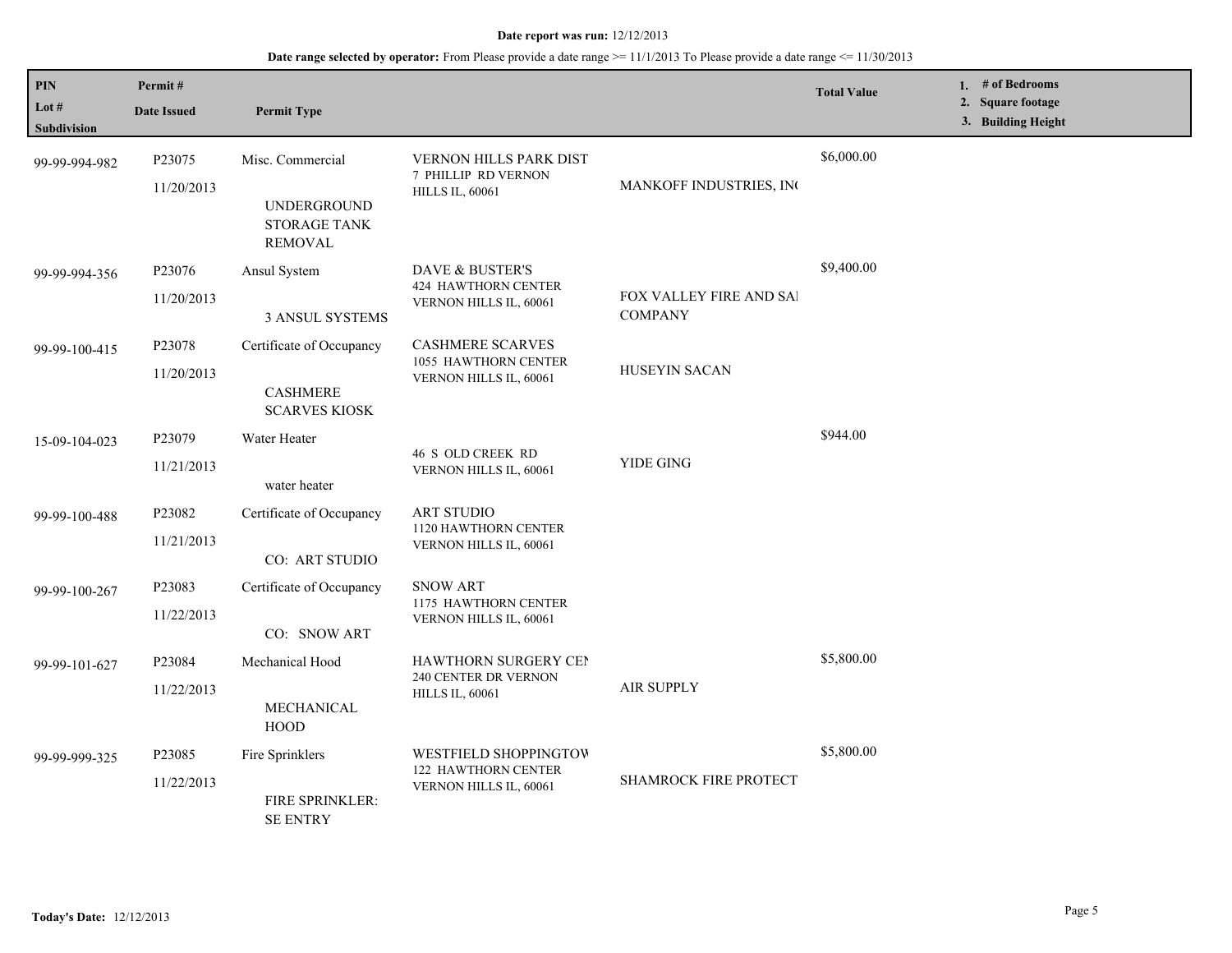| PIN<br>Lot $#$<br><b>Subdivision</b> | Permit#<br><b>Date Issued</b> | <b>Permit Type</b>                                                                                                        |                                                                                  |                              | <b>Total Value</b> | 1. # of Bedrooms<br>2. Square footage<br>3. Building Height |
|--------------------------------------|-------------------------------|---------------------------------------------------------------------------------------------------------------------------|----------------------------------------------------------------------------------|------------------------------|--------------------|-------------------------------------------------------------|
| 99-99-999-325                        | P23086<br>11/22/2013          | Fire Sprinklers<br>FIRE SPRINKLER:<br><b>SW ENTRY</b>                                                                     | WESTFIELD SHOPPINGTOW<br><b>122 HAWTHORN CENTER</b><br>VERNON HILLS IL, 60061    | <b>SHAMROCK FIRE PROTECT</b> | \$5,800.00         |                                                             |
| 99-99-995-475                        | P23087<br>11/22/2013          | Certificate of Occupancy<br><b>CERT OF</b><br><b>OCCUPANCY - PUB</b><br>OF (THIS IS A<br>WALL IN THE<br><b>FOOD COURT</b> | <b>PUBS OF</b><br>903 HAWTHORN CENTER<br>VERNON HILLS IL, 60061                  | <b>PUBS OF</b>               |                    |                                                             |
| 11-32-100-015                        | P23089<br>11/22/2013          | Misc. Electrical<br>MISC ELEC<br><b>REPAIRS DUE TO</b><br><b>INSPECTION</b><br>OTC PER MIKE<br><b>ATKINSON</b>            | 1230 N BUTTERFIELD RD<br>VERNON HILLS IL, 60061                                  | PRD ASSOCIATES, INC          | \$3,500.00         |                                                             |
| 99-99-101-620                        | P23090<br>11/22/2013          | Fire Alarm<br><b>FIRE ALARM</b>                                                                                           | VITAMIN WORLD<br>120 HAWTHORN CENTER<br>VERNON HILLS IL, 60061                   | ESSCOE, LLC                  | \$3,500.00         |                                                             |
| 11-33-303-001                        | P23092<br>11/25/2013          | Fire Alarm<br><b>FIRE ALARM</b>                                                                                           | RUST OLEUM CORP<br>11 HAWTHORN PKWY<br>VERNON HILLS IL, 60061                    | PROTECTION ONE               | \$3,000.00         |                                                             |
| 11-33-301-007                        | P23094<br>11/25/2013          | Security System<br><b>SECURITY</b><br><b>SYSTEM</b>                                                                       | RUST OLEUM DEVELOPEM<br>102 HAWTHORN PKWY<br>VERNON HILLS IL, 60061              | PROTECTION ONE               | \$4,699.00         |                                                             |
| 15-05-202-016                        | P23100<br>11/25/2013          | Fire Sprinklers<br>FIRE SPRINKLERS                                                                                        | <b>TOSHIBA MEDICAL RESEA</b><br>706 DEERPATH DR VERNON<br><b>HILLS IL, 60061</b> | NOVA FIRE PROTECTION         | \$15,000.00        |                                                             |